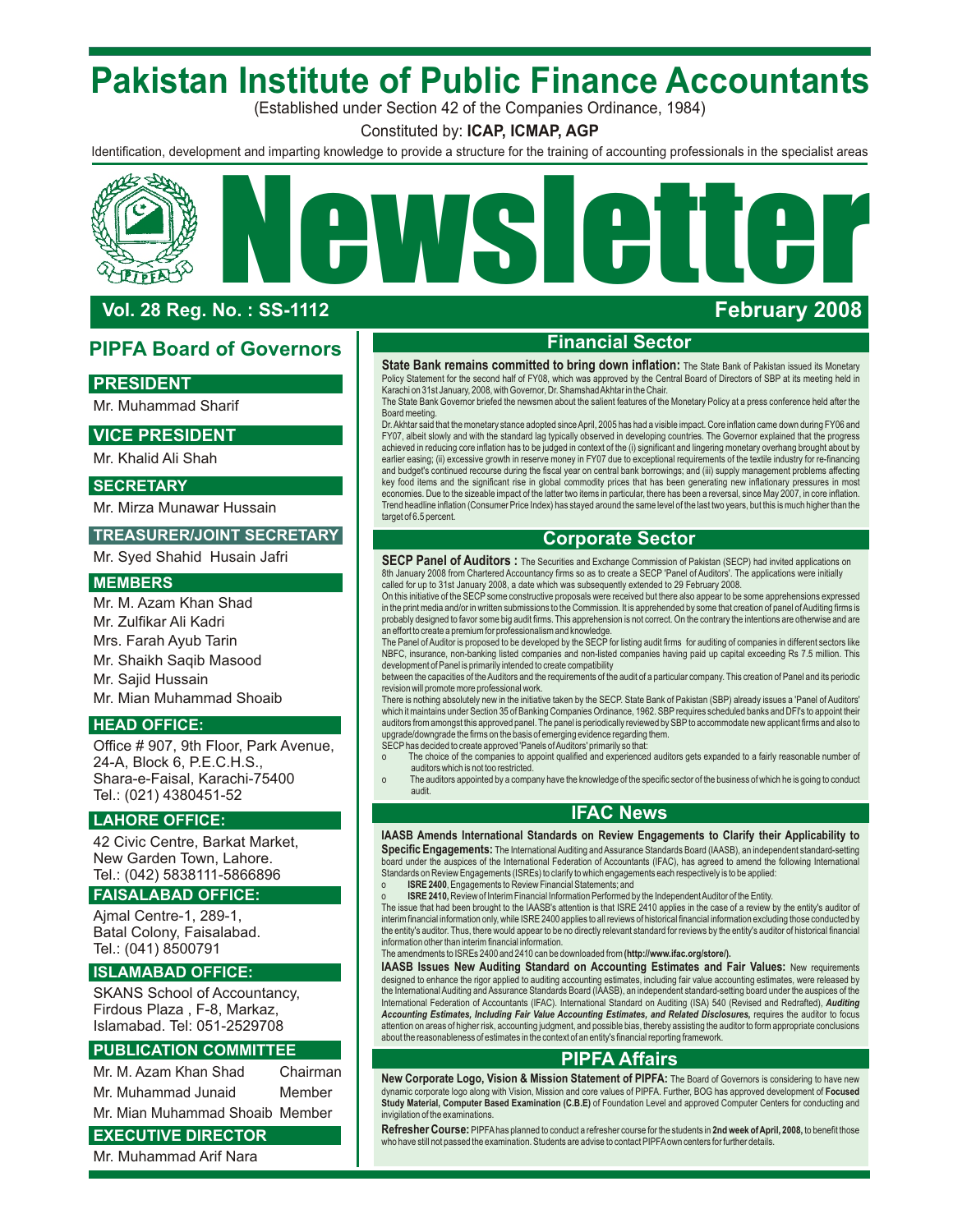# **ews etter 2**

# *February 2008*

| i ii i Awebsite with login by dailig i segistration i Number and Date of Dinnias a password. | <b>Truyus Dubul</b>                                           | 11 11 7 TLUU             |
|----------------------------------------------------------------------------------------------|---------------------------------------------------------------|--------------------------|
| PIPFA Employees Services Rules: The BOG in its meeting held on 25 and 26 January, 2008       | Muhammad Badar Ul Munir<br>16.                                | (APA-4257)               |
| at Lahore had approved the PIPFA Employees Services Rules.                                   | 17 <sub>1</sub><br>Abdul Rehman Saeed                         | (APA-4258)               |
| <b>Admission of New Members</b>                                                              | 18.<br>Muhammad Noman Naseeb Rana                             | (APA-4259)               |
| <b>Fellow Members</b>                                                                        | 19.<br><b>Zahid Sarfraz</b>                                   | (APA-4260)               |
| <b>Khalid Mahmood</b><br>(FPA-97)<br>1.                                                      | 20.<br><b>Iftikhar Ahmad</b>                                  | (APA-4261)               |
| 2.<br>Muhammad Ayaz<br>(FPA-691)                                                             | 21.<br><b>Irfan Abbas</b>                                     | (APA-4262)               |
| 3.<br>Mohammad Habib Ahmed Khan<br>(FPA-805)                                                 | Osama Ahmad Osmani<br>22.                                     | (APA-4263)               |
| 4.<br>Tanveer Ismail Allarakha<br>(FPA-1430)                                                 | 23.<br>Syed Haider Mahmood Zaidi                              | (APA-4264)               |
| 5.<br>(FPA-1853)<br>Asim Mushtag                                                             | 24.<br>Ambreen Zehra                                          | (APA-4265)               |
| 6.<br>Muhammad Nadeem Ahmad<br>(FPA-1859)                                                    | 25.<br>Muhammad Atif Salman                                   | (APA-4266)               |
| 7.<br>Syed Mohsin Gilani<br>(FPA-1885)                                                       | 26.<br>Muhammad Kaleem                                        | (APA-4267)               |
| 8.<br>Naveed Zafar Sethi<br>(FPA-1932)                                                       | 27.<br>Manzar Makhmoor                                        | (APA-4268)               |
| 9.<br>(FPA-1964)<br>Syed Abid Moiz                                                           | 28.<br>Muhammad Nasim Khan                                    | (APA-4269)               |
| 10 <sub>1</sub><br><b>Fiaz Ahmed</b><br>(FPA-1970)                                           | 29.<br>Guljee                                                 | (APA-4270)               |
| Muhammad Saleem<br>11.<br>(FPA-1972)                                                         | Syed Abdullah Jamal Ahmed<br>30.                              | (APA-4271)               |
| 12.<br>Nayyar Ashraf Faroogi<br>(FPA-2048)                                                   | 31.<br>Farhan Usman                                           | (APA-4272)               |
| 13.<br><b>Karim Merchant</b><br>(FPA-2071)                                                   | 32.<br>Shahzad Mahmud                                         | (APA-4273)               |
| 14.<br>Jehan Zeb Amin<br>(FPA-2137)                                                          | 33.<br>Amir Shehzad                                           | (APA-4274)               |
| 15.<br>Syed Amanat Imam<br>(FPA-2169)                                                        | 34.<br>Muhammad Kashif Butt                                   | (APA-4275)               |
| 16.<br>Saulat Abbas<br>(FPA-2358)                                                            | 35.<br>Syed Zeeshan Ali Warsi                                 | (APA-4276)               |
| Ahsan g. Mehanti<br>17.<br>(FPA-2365)                                                        | 36.<br>Zia-ul-Haq                                             | (APA-4277)               |
| (FPA-2405)<br>18.<br>Zafar m. Burney                                                         | 37.<br>Mahmood Alam Shah                                      | (APA-4278)               |
| 19.<br>Saleeg Ahmed<br>(FPA-2462)                                                            | 38.<br>Muhammad Sohail                                        | (APA-4279)               |
| Muhammad Faraz<br>20.<br>(FPA-2511)                                                          | 39.<br>Amer nazar Shah                                        | (APA-4280)               |
| 21.<br>Farzand a. Shergill<br>(FPA-2549)                                                     | 40.<br>Ahmed Saleem                                           | (APA-4281)               |
| 22.<br>(FPA-2565)<br>Muhammad Shahzad Farooq                                                 | 41.<br><b>SadatAli</b>                                        | (APA-4282)               |
| 23.<br>Shaikh Ovais<br>(FPA-2567)                                                            | 42.<br>Muhammad Saqib Rao                                     | (APA-4283)               |
| 24.<br>Muhammad Imran<br>(FPA-2597)                                                          | 43.<br>Ammar Bin Majid                                        | (APA-4284)               |
| 25.<br><b>Iftikhar Ahmed</b><br>(FPA-2607)                                                   | 44.<br>Wajiha Danish                                          | (APA-4285)               |
| <b>Associate Members</b>                                                                     | Muhammad Shayan Alavi<br>45.                                  | (APA-4286)               |
| Igbal Kaleem<br>(APA-4241)<br>1.                                                             | 46.<br>Muhammad Ali Husain                                    | (APA-4287)               |
| 2.<br>Saba Akbar<br>(APA-4242)                                                               | 47.<br>Muhammad Ali Ansari                                    | (APA-4288)               |
| 3.<br>Shirjeel Naseem<br>(APA-4243)                                                          | 48.<br>Karim Ahmed Jan<br>49.                                 | (APA-4289)               |
| 4.<br>(APA-4244)<br>Asif Iqbal                                                               | Umaimah Nawab                                                 | (APA-4290)               |
| 5.<br>Muhammad Shahid<br>(APA-4245)                                                          | 50.<br><b>Sohail Anjum</b>                                    | (APA-4291)               |
| 6.<br>Syed Zaheer Ahmad Jafary<br>(APA-4246)                                                 | 51.<br>Shahid Khan                                            | (APA-4292)               |
| 7.<br>Amin Muhammad Iqbal<br>(APA-4247)                                                      | 52.<br>Syed Najam Ul Hassan Naqvi<br>53.<br>Iftikhar Ali Awan | (APA-4293)               |
| 8.<br>Nida Salahuddin<br>(APA-4248)                                                          | 54.                                                           | (APA-4294)<br>(APA-4295) |
| 9.<br><b>Furgan Salabat</b><br>(APA-4249)                                                    | Hafiz Ejaz Ahmad                                              |                          |
|                                                                                              | 55.<br><b>Muhammad Sarfraz</b>                                | (APA-4296)               |

| <b>Members Directory-2008:</b> PIPFA is planning to print its members' photograph along with his / |                             |              | 10.             | Muhammad Sarmad Seemab     | (APA-4250) |
|----------------------------------------------------------------------------------------------------|-----------------------------|--------------|-----------------|----------------------------|------------|
| her details in members directory. In this connections valued members are requested to update the   |                             |              | 11.             | Muhammad Zafarullah Khan   | (APA-4251) |
| changes (Up-date form is available at PIPFA website) and send two recent snaps to members          |                             |              | 12.             | Muhammad Irshad            | (APA-4252) |
| departments.                                                                                       |                             |              | 13.             | Farrukh Muhammad Ali       | (APA-4253) |
| Availability of Examination Grade Sheet on the Website: Grade Sheet is available at                |                             |              | 14.             | Ashfaq Abdul Razzak        | (APA-4254) |
| PIPFA website with login by using Registration Number and Date of Birth as a password.             |                             |              | 15.             | Wagas Babar                | (APA-4255) |
| PIPFA Employees Services Rules: The BOG in its meeting held on 25 and 26 January, 2008             |                             |              | 16.             | Muhammad Badar Ul Munir    | (APA-4257) |
| at Lahore had approved the PIPFA Employees Services Rules.                                         |                             |              | 17 <sub>1</sub> | Abdul Rehman Saeed         | (APA-4258) |
| Admission of New Members                                                                           |                             |              |                 | Muhammad Noman Naseeb Rana | (APA-4259) |
| <b>Fellow Members</b>                                                                              |                             |              |                 | Zahid Sarfraz              | (APA-4260) |
|                                                                                                    |                             |              | 20.             | <b>Iftikhar Ahmad</b>      | (APA-4261) |
| 1.                                                                                                 | Khalid Mahmood              | (FPA-97)     | 21.             | <b>Irfan Abbas</b>         | (APA-4262) |
| 2.                                                                                                 | Muhammad Ayaz               | (FPA-691)    | 22.             | Osama Ahmad Osmani         | (APA-4263) |
| 3.                                                                                                 | Mohammad Habib Ahmed Khan   | (FPA-805)    | 23.             | Syed Haider Mahmood Zaidi  | (APA-4264) |
| 4.                                                                                                 | Tanveer Ismail Allarakha    | (FPA-1430)   | 24.             | Ambreen Zehra              | (APA-4265) |
| 5.                                                                                                 | Asim Mushtag                | (FPA-1853)   | 25.             | Muhammad Atif Salman       | (APA-4266) |
| 6.                                                                                                 | Muhammad Nadeem Ahmad       | (FPA-1859)   | 26.             | Muhammad Kaleem            | (APA-4267) |
| 7.                                                                                                 | Syed Mohsin Gilani          | (FPA-1885)   | 27.             | Manzar Makhmoor            | (APA-4268) |
| 8.                                                                                                 | Naveed Zafar Sethi          | (FPA-1932)   | 28.             | Muhammad Nasim Khan        | (APA-4269) |
| 9.                                                                                                 | Syed Abid Moiz              | (FPA-1964)   | 29.             | Guliee                     | (APA-4270) |
| 10.                                                                                                | Fiaz Ahmed                  | (FPA-1970)   | 30.             | Syed Abdullah Jamal Ahmed  | (APA-4271) |
| 11.                                                                                                | Muhammad Saleem             | (FPA-1972)   | 31.             | Farhan Usman               | (APA-4272) |
| 12.                                                                                                | Nayyar Ashraf Faroogi       | (FPA-2048)   | 32.             | Shahzad Mahmud             | (APA-4273) |
| 13.                                                                                                | Karim Merchant              | (FPA-2071)   | 33.             | Amir Shehzad               | (APA-4274) |
| 14.                                                                                                | Jehan Zeb Amin              | (FPA-2137)   | 34.             | Muhammad Kashif Butt       | (APA-4275) |
| 15.                                                                                                | Syed Amanat Imam            | (FPA-2169)   | 35.             | Syed Zeeshan Ali Warsi     | (APA-4276) |
| 16.                                                                                                | Saulat Abbas                | (FPA-2358)   | 36.             | Zia-ul-Hag                 | (APA-4277) |
|                                                                                                    | 17. Ahsan g. Mehanti        | (FPA-2365)   | 37.             | Mahmood Alam Shah          | (APA-4278) |
|                                                                                                    | 18. Zafarm. Burney          | (FPA-2405)   | 38.             | Muhammad Sohail            | (APA-4279) |
| 19.                                                                                                | Saleeg Ahmed                | (FPA-2462)   | 39.             | Amer nazar Shah            | (APA-4280) |
|                                                                                                    | 20. Muhammad Faraz          | (FPA-2511)   | 40.             | Ahmed Saleem               | (APA-4281) |
| 21.                                                                                                | Farzand a. Shergill         | (FPA-2549)   | 41.             | SadatAli                   | (APA-4282) |
| 22.                                                                                                | Muhammad Shahzad Farooq     | (FPA-2565)   | 42.             | Muhammad Saqib Rao         | (APA-4283) |
| 23.                                                                                                | Shaikh Ovais                | (FPA-2567)   | 43.             | Ammar Bin Majid            | (APA-4284) |
| 24.                                                                                                | Muhammad Imran              | (FPA-2597)   | 44.             | Wajiha Danish              | (APA-4285) |
| 25.                                                                                                | <b>Iftikhar Ahmed</b>       | (FPA-2607)   | 45.             | Muhammad Shayan Alavi      | (APA-4286) |
| <b>Associate Members</b>                                                                           |                             |              | 46.             | Muhammad Ali Husain        | (APA-4287) |
| 1.                                                                                                 | Iqbal Kaleem                | (APA-4241)   | 47.             | Muhammad Ali Ansari        | (APA-4288) |
| 2.                                                                                                 | Saba Akbar                  | (APA-4242)   | 48.             | Karim Ahmed Jan            | (APA-4289) |
| 3.                                                                                                 | Shirjeel Naseem             | (APA-4243)   | 49.             | Umaimah Nawab              | (APA-4290) |
| 4.                                                                                                 | Asif Igbal                  | (APA-4244)   | 50.             | Sohail Anjum               | (APA-4291) |
| 5.                                                                                                 | Muhammad Shahid             | (APA-4245)   | 51.             | Shahid Khan                | (APA-4292) |
| 6.                                                                                                 | Syed Zaheer Ahmad Jafary    | (APA-4246)   | 52.             | Syed Najam Ul Hassan Naqvi | (APA-4293) |
| 7.                                                                                                 | Amin Muhammad Iqbal         | (APA-4247)   | 53.             | Iftikhar Ali Awan          | (APA-4294) |
| 8.                                                                                                 | Nida Salahuddin             | (APA-4248)   | 54.             | Hafiz Ejaz Ahmad           | (APA-4295) |
|                                                                                                    | $\sim$ $\sim$ $\sim$ $\sim$ | $D^4$ $1010$ |                 |                            |            |

# **Examiners' Comments Winter Examinations 2007**

The students are not preparing for the examinations keeping in view the standard of professional examinations. The main causes of failure of the candidates are as follows:

- 
- 
- 
- 
- 

They are through the section of the students' performance was very poor. They did not have any grip on basic concepts<br>
e-g in Q. 1 which was about Sales and Sales Return Journals most of the students were not able to<br>
iden manufacturing account and they prepared simple income statement and balance sheet instead of local products were asked to formulate the guidelines to fight problem of leftover employees in<br>manufacturing account and secured liabilities on the other side. The format of Income and Expenditure Account was also not upto the mark of the candidates criticized the action of downsizing and, as such, presented poor and irrelevant<br>however computation a students correctly to the extent of computation, the format of Account Sale and Account of **BUSINESS MATHEMATICS & BUSINESS STATISTICS** 

net in the examines are advised to adopt the habit of systematic study of text books and materials. They<br>All the examines are advised to adopt the habit of systematic study of text books and from other study materials. The self-contained answers be prepared keeping in view the time and the marks allocated to the question.<br>They should learn the presentation techniques as well.<br>**BUSINESS COMM. & BEH. STUDIES** 

- 
- 2. The knowledge of English grammar, spellings, etc. was not found up to the mark. The grammatical lack of knowledge indicates their less interest in the subject. and spelling mistakes were very common and the expressions were very poor. It might be due to **MERCANTILE LAW & ECONOMICS**
- 

to test the grammar but the answers produced by the candidates shows that the candidates are very though, most of them did so. There were the candidates who did not attempt even a single question.<br>Weak in this area who did

**FINANCIALACCOUNTING - 1 In Q.1** of subjective part of the paper the theoretical knowledge of the candidate was tested but most of the students are not preparing for the examinations keeping in view the standard of profe structure depends upon the audience reaction, i.e. receptive audience and skeptical audience. The included and structure depends upon the audience reaction, i.e. receptive audience and skeptical audience. The candidates ar

1. Lack of in-depth study of the subject.<br>2. Lacking in planning of timings while attempting the questions. **Example 2.** Capacity of short notes and three of them were to be attempted by the candidates. Being a capacity of

2. Lacking in planning of timings while attempting the questions.<br>
3. Lack of knowledge to understand the real requirements of the question<br>
3. Lack of knowledge to understand the real requirements of the question<br>
3. Non-

downsized organizations and confidence building measures among leftover employees. From the answers produced it is gathered that the candidates did not understand the spirit of the question. Most of the candidates criticiz

**The students' performance in this area shows that they have no idea of counting techniques and it is observed that both the Public Sector and the Corporate Sector candidates were not well the proper seven they do not have** 

It is observed that both the Public Sector and the Corporate Sector candidates were not well<br>The paper was very easy and was about the basics but students performance was hopeless and their<br>The knowledge indicates their le

and spelling mistakes were very common and the expressions were very poor. It might be due to<br>
the fact that the candidates were very common and the expressions were very poor. It might be due to<br>
3. Mext of the candidates questions from both sections of question paper. It appears from their answers that they did not even have basic conceptual knowledge of Economics and Mercantile Law. Furthermore, many candidates did not read the questions The objective section was consisted of testing of knowledge of terms used in business didnotread the questions carefully, so time was often wasted in presenting irrelevant information. For<br>communication, behavioral studies The aforesaid hopeless situation arose due to the following reasons: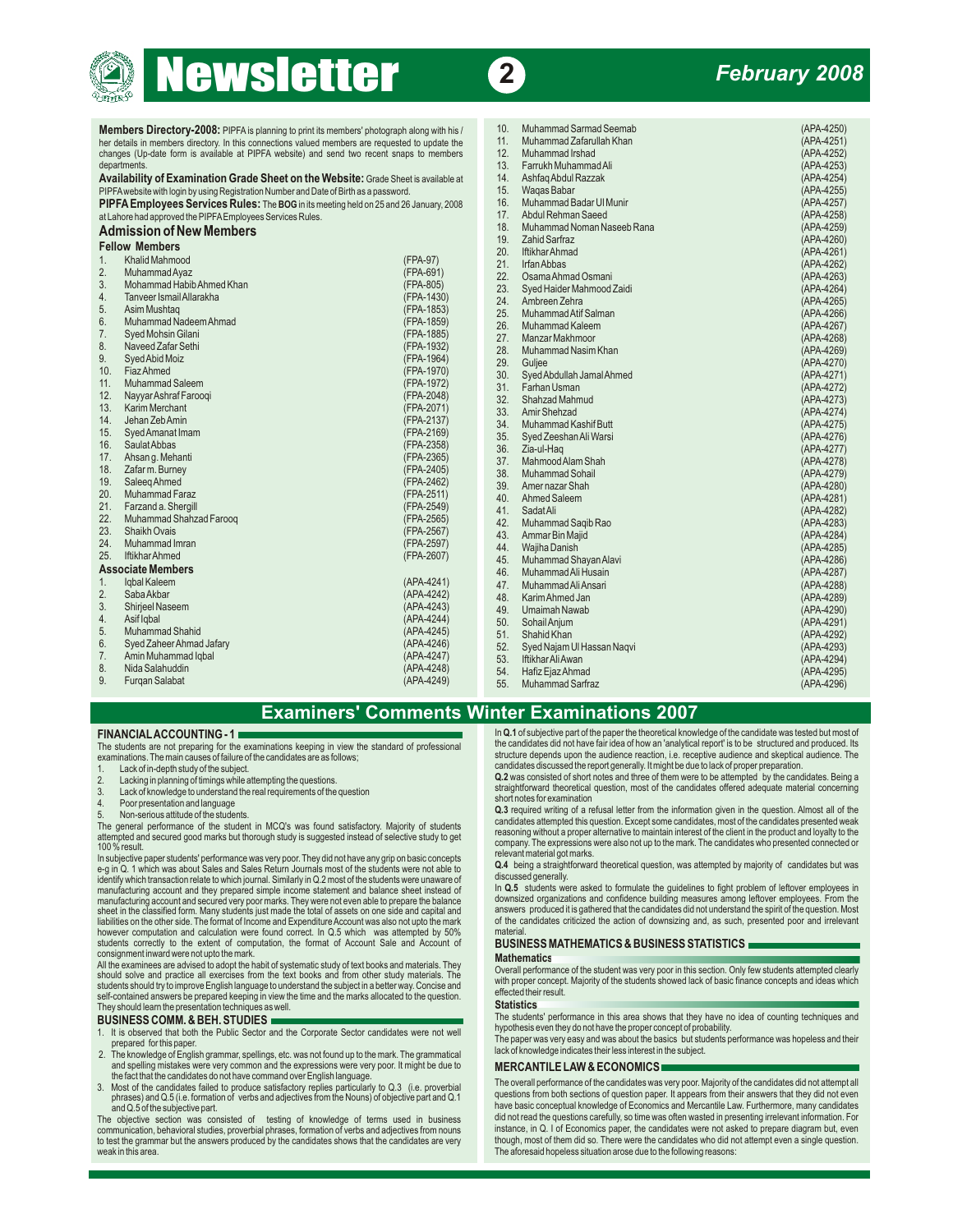# *February 2008*

# **<sup>3</sup>** Newsletter



- 
- 
- 
- o Disproportionate amounts of time were spent on some questions and as such the required number of answers could not be attempted,
- 
- 
- 

The section of the candidates had attempted three parts of this question.<br> **A.1** was an easy question and majority of the candidates had attempted three parts of this question.<br> **A.1** was an easy question and majority of t

FORT COMPANY LAW & TAXATION COMPANY COMPANY AND TAXATION COMPANY CONFORT THE BASIC OF THE SUBJECTS. The questions asked were definition of indifference curves, but most of them prepared diagrams of the indifference curves. supplied substantial answers. Q6 and Q 7 were the score gaining questions and those who have clear question. The examinees response was poor and the reason seems to be not having proper<br>concept and grip over the subject ma concept and grip over the subject may become gainer. Indeed most of the students attempted these preparation of the subject. The examinees response to technical issues asked in question paper was<br>questions but failed to at

obligation relevant to the construction industry which was wrong. Some students gave abnormally lengthy answers. Many students were confused about provision and liability.

However the performance in Q.5 was good and most of the students got the passing marks. Some students could not calculate the exact amount of depreciation. Some students used the diminishing balance method of depreciation

For Expression paper.<br> **Q1**, was an easy question, well performed by majority of students scoring maximum marks. **Q.2** was Q1. was an easy question, well performed by majority of students scoring maximum marks. Q.2 was<br>attempted by most of the students but majority was unable to answer it properly even they could not<br>attempted by most of the s

the students were proved ignorant in this area and they gave real stupid description of the topic. Very sparticular question.<br>few could score in this part. Part (b) was attempted well by those who prepared it but a signifi number could not attempt and seemed unprepared. In **Q.4** very few could answer correctly most of the c) The students did not start the next question on the new page.

In Part (a) of **Q.5** some students have ridiculously started answering this part with sentences like 'E- provided.

Information Systems (CBIS)' and 'Types of MIS'. Most of the students discussed 'Types of CBIS' i.e. 15 marks. This is also a major reason of failure in the paper as this section covers 25 marks.

The students have rarely taken care of clarity of exposition, logic of arguments, presentation, and marks in this c<br>Indiana The students etterated the suscition without availing avaction sumboses mentioning. Certain marks language. Many students attempted the questions without quoting question number or mentioning certain marks.<br>wrong question number. Some examinees attempted part "a" of a particular question at one place and Q.2 was relati wrong question number. Some examinees attempted part "a" of a particular question at one place and<br>part "b" some where else. The following points were also observed:

- 
- 

- 
- 

o Lack of appropriate subject knowledge because of insufficient time devoted towards the study of cost of Production Report. Many students were not even able to find out the unit put into process (Balancing Figure) which u o Lack of examination technique, did not calculate the cost. Even those students, who correctly prepared the quantity schedule, did not calculate the cost. Even those students, who correctly prepared the quantity schedule, equivalent production units and cost per unit correctly. The main reason was not having basic concept<br>of preparation of cost of production report specially treatment of normal loss as well as abnormal loss.

number of answers could not be attempted,<br>
Poor construction of written answers,<br>
Poor construction of written answers,<br>
Ca.3 was attempted by majority of students but the competence level was not attained by many<br>
examine o Poor construction of written answers, which was a state of the state of the state of the state of the state of the state of the state of the state of the state of the state of the state of the state of the state of the s o Bad and illegible handwritings,<br>
o Careless attitude of the examinees,<br>
o Weak communication skills, the examinees work" or Weak communication skills,

O Weak communication skills, who attempted it in a fairly good manner and secured good marks. Most of the examinees tried to attempt Q.4 but there were comparatively less number of students who attempted it in a fairly goo

- 
- 
- 
- 

Economics<br>
Economics<br>
C.1 was attempted by majority of the candidates but few of them followed the requirement of the<br>
Q.1 was attempted by majority of the candidates but few of them followed the requirement of the<br>
Q.1 wa

99.5% of the examinees were not having the concept of both the subjects. The questions asked were on the basics of the subject, and answers should have been specific for what have been asked in the

**FINANCIALACCOUNTING II**<br>In Q.1 the performance of the students was good most of the students got passing marks Some<br>students felt difficulty in calculating reserve on stock and goods sent to branch. They calculated misint students felt difficulty in calculating reserve on stock and goods sent to branch. They calculated<br>reserve on sale price basis instead of cost.<br>The valuents were unable to calculate operating ratio. They did not<br>reserve on

them. The answers were not with reference to IAS 37. Some students considered construction<br>obligation relevant to the examinees replied on general the answers were not with reference to IAS 37. Some students considered con lengthy answers. Many students were confused about provision and liability. the return in addition to the ceiling, number of examinees interpret the filing of tax return with tax<br>However the performance in Q.5 was good and amount of depreciation. Some students used the diminishing balance method of depreciation while it of Income from Business. The response was somehow better as compared to Q. 1. Q.4 was of simple<br>was specifically given in t INFORMATION TECHNOLOGY **CONSIDENTIAL CONSIDERATION INCORPORTION** TECHNOLOGY **CONSIDERATION INCORPORTION** TECHNOLOGY **CONSIDERATION** TECHNOLOGY **CONSIDERATION** TECHNOLOGY **CONSIDERATION** TECHNOLOGY **CONSIDERATION** TECHNOLOG

**AUDITING**<br>Students generally have a poor expression of concept. It seems that they do not read and understand

a) The students lack in examination technique; they are unaware to how to select and attempt a

- 
- 
- students did not start the next question on the new page.<br>
c) The students did not start the next question on the new page.<br>
(a) The presentation skills are very poor i.e. currency sign and proper headings are not marked /
- commerce is very essential for our country' etc. A great number of students were found ignorant of this elected that students are not aware of the fact that the step by step marking is followed in all professional area whi area which is very famous now-a-days. Only a few could score well in this part of question. examinations and they usually leave the questions un-attempted.

None of the students got full marks in Objective Paper; a very few number of students managed to get 15 marks. This is also a major reason of failure in the paper as this section covers 25 marks.

TPS, DSS, ES, EIS, etc. The conceptual dilemma ruined students' real lengthy answers.<br>In Q.7 very few students gave the actual answer. Part (b) was attempted by majority of the students to un-realized profit on stock, good In Q.7 very few students gave the actual answer . Part (b) was attempted by majority of the students to un-realized profit on stock, goods in transit and intra-group balances in which the response was very and they scored and they scored average marks. Repetition of same points was a general norm others gave single line poor. The question specifically mentioned that the subsidiary was acquired at the date of incorporation<br>definitions only. In Q.8 part (a) most of the students described Antivirus under the heading of firewall. The students which was nil in any case. The students also taken the cost of investment appearing in the holding generally scored below generally scored below average. The same performance was shown in other parts of this question. Company balance sheet and subsidiary company share capital in the consolidated balance sheet and subsidiary company share capi

part "b" some where else. The following points were also observed: attempted this question. This was very easy question all the figures were given in this question except the figure of recognition of any portion of un-real 0 Grammatical mistakes o Irrelevant details<br>
o Grammatical mistakes by the figure of recognition of any portion of un-realized gain/loss and the students were required to<br>
o Incomplete answers of Dalamce Shelmen and balanc

We students were not able to understand what is Li-D and what is the direct of the distriction and EC or and What is the Data one of the subject on at all.<br>
A EFFO.<br>
2. The propared this topic question contracts i.e. IAS 1